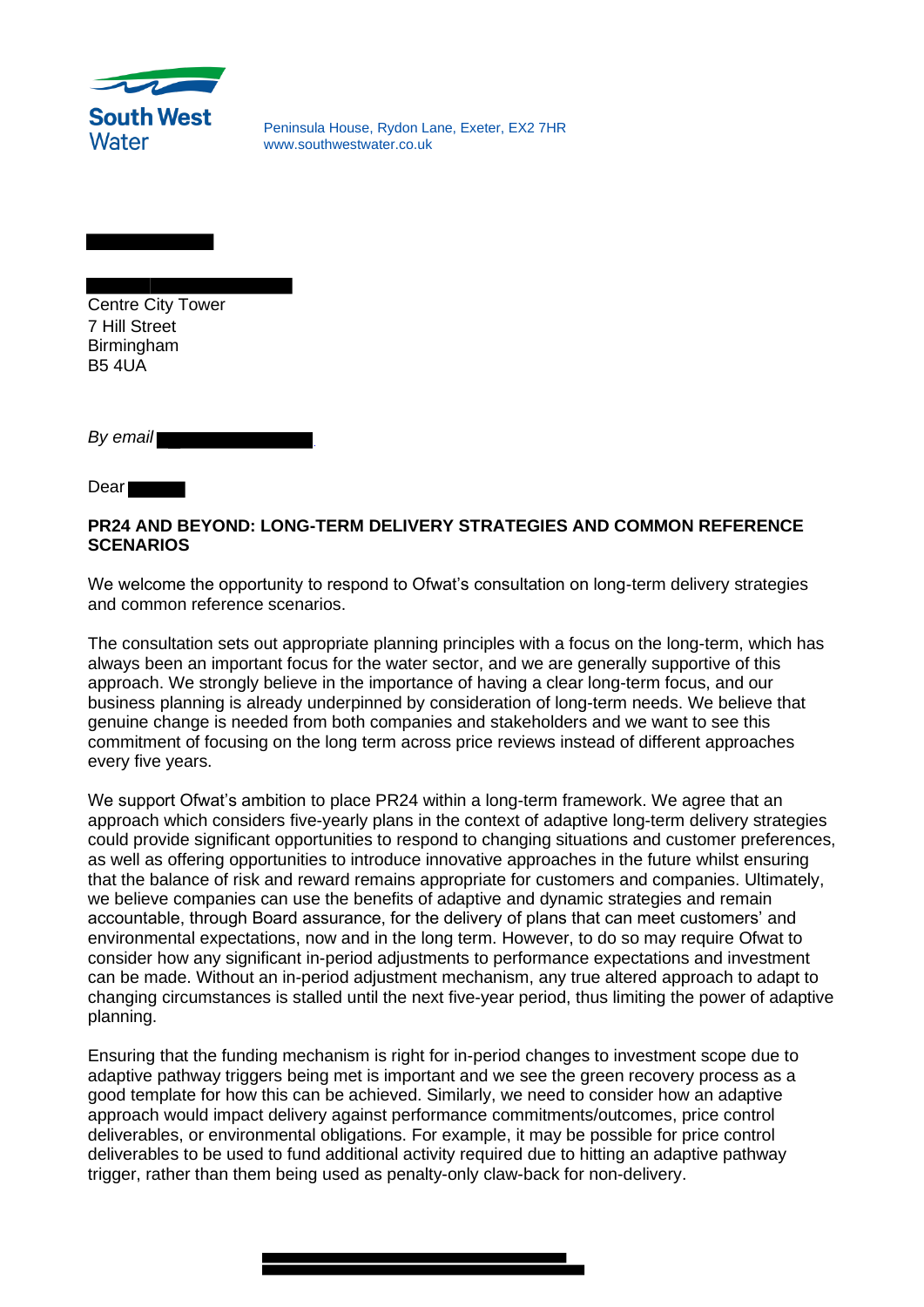In addition, we would like to see commitment from Ofwat in terms of the associated long-term funding and financing of the investment that is implied by a five-yearly plan being the first step in a long-term delivery strategy. If companies produce long-term enhancement investment profiles then it is surely appropriate for Ofwat to review the profile and commit to allowing, with some degree of certainty, the associated scope of investment and level of financing of that investment beyond the five-year period of the price review, even if not to the full 25-year projection. This is particularly important where companies, through plan optimisation or affordability constraints, propose to delay to future periods what could legitimately be started sooner.

As PR24 encourages greater use of nature-based solutions, an adaptive planning approach should help to address their inherent uncertainty in delivering the required service levels. Adaptive planning may require matching adaptive regulation as the costs of adaptation need to be fairly borne. This is of particular relevance where fixed approaches are required, e.g. how WINEP requirements have been set in the past, and we are keen to ensure that all regulators support the adaptive planning approach and can accommodate it within their frameworks. With so much of the enhancement funding requirements being driven by the quality regulators and statutory planning frameworks, it is important that all such stakeholders are aligned to the long-term delivery strategy approach. This ensures that at each five-yearly review, new priorities or a lack of appropriate adaptation do not override appropriate proposals derived through a strategic and adaptable longterm delivery planning approach.

Whilst we commend Ofwat's ambition and accept that it may want to set out some common themes or expectations, we urge caution around setting overly prescriptive common requirements that may not reflect local conditions companies may reasonably expect. Such an approach would detract from developing long-term approaches that are aligned with customers' expectations and differing regional needs. We would welcome further clarification on how Ofwat will use the outputs of the common scenarios as part of the price review process and longer term. When comparing across companies, it may not be appropriate to expect a standard output, or common triggers for investment. Reference scenarios such as climate change will impact companies in different ways, due to differing geographies and topographies. In short, not all comparisons will be appropriate, and each company will face their own unique challenges.

Similarly, not all scenarios will apply to all strategies and investment is not all affected the same by uncertainties. Uncertainty analyses are to build confidence in the selected central plan and need to be proportionate and nuanced rather than systematically applied. Some strategies may need many more scenarios including cross/combined scenarios; and some will need very few.

We are of the view that an adaptive planning approach should not have the perverse outcome of delaying beneficial investment thereby closing off pathways. That is, strategies should identify the optimal timing of investment, not the 'drop dead' timing for investment.

We agree that price reviews should support long-term solutions, especially around investment in environmental improvements, where we welcome a longer-term view aligned across regulators. We support the environmental ambition reference scenarios proposed and our approach will align with those scenarios in the regional and company WRMP.

We strongly recommend that the technology reference scenario should be removed as it is currently excessively prescriptive. No one can know the dominant forms of technology in 25+ years and their use in the water sector. By focusing companies on particular technology types, Ofwat runs the risk of making the analysis too specific, and missing broader, and/or as yet unknown trends. A more encompassing and technology-agnostic approach would be to apply different productivity assumptions to the cost base. This would enable companies to identify tipping points at which key strategies may change due to technological (or other forms of) innovation without having to make speculative assumptions about individual technology types.